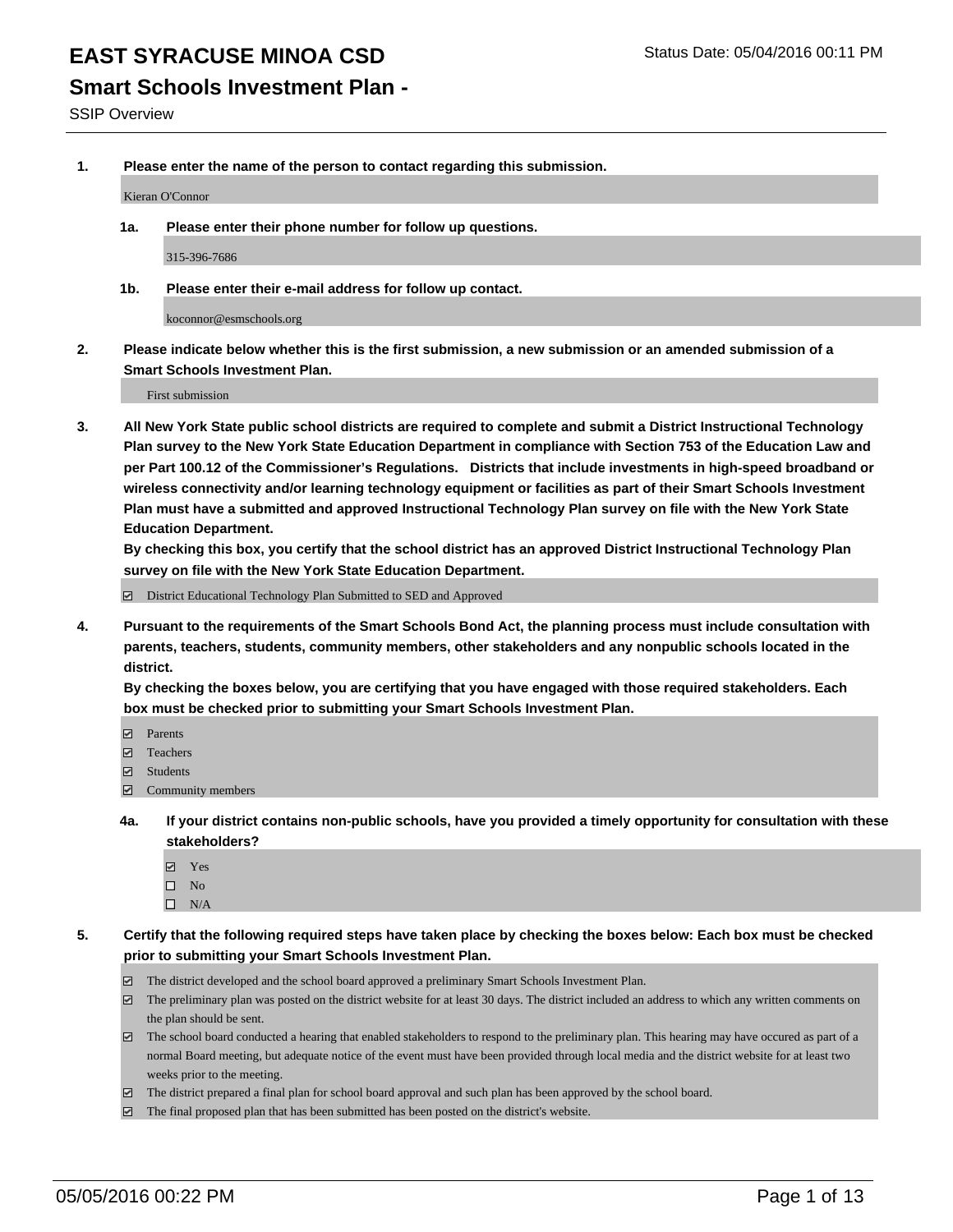## EAST SYRACUSE MINOA CSD<br>
Status Date: 05/04/2016 00:11 PM **Smart Schools Investment Plan -**

### SSIP Overview

**5a. Please upload the proposed Smart Schools Investment Plan (SSIP) that was posted on the district's website. Note that this should be different than your recently submitted Educational Technology Survey. The Final SSIP, as approved by the School Board, should also be posted on the website and remain there during the course of the projects contained therein.**

Smart Schools Spending Plan #1 BOE Approved 112315.pdf

**6. Please enter an estimate of the total number of students and staff that will benefit from this Smart Schools Investment Plan based on the cumulative projects submitted to date.**

1,600

**7. An LEA/School District may partner with one or more other LEA/School Districts to form a consortium to pool Smart Schools Bond Act funds for a project that meets all other Smart School Bond Act requirements. Each school district participating in the consortium will need to file an approved Smart Schools Investment Plan for the project and submit a signed Memorandum of Understanding that sets forth the details of the consortium including the roles of each respective district.**

 $\Box$  The district plans to participate in a consortium to partner with other school district(s) to implement a Smart Schools project.

**8. Please enter the name and 6-digit SED Code for each LEA/School District participating in the Consortium.**

| <b>Partner LEA/District</b> | <b>ISED BEDS Code</b> |
|-----------------------------|-----------------------|
| (No Response)               | (No Response)         |

**9. Please upload a signed Memorandum of Understanding with all of the participating Consortium partners.**

(No Response)

**10. Your district's Smart Schools Bond Act Allocation is:**

\$2,298,247

**11. Enter the budget sub-allocations by category that you are submitting for approval at this time. If you are not budgeting SSBA funds for a category, please enter 0 (zero.) If the value entered is \$0, you will not be required to complete that survey question.**

|                                       | Sub-<br>Allocations |
|---------------------------------------|---------------------|
| School Connectivity                   | $\mathbf 0$         |
| Connectivity Projects for Communities |                     |
| <b>Classroom Technology</b>           | 627,500             |
| Pre-Kindergarten Classrooms           |                     |
| Replace Transportable Classrooms      | O                   |
| High-Tech Security Features           |                     |
| Totals:                               | 627,500.00          |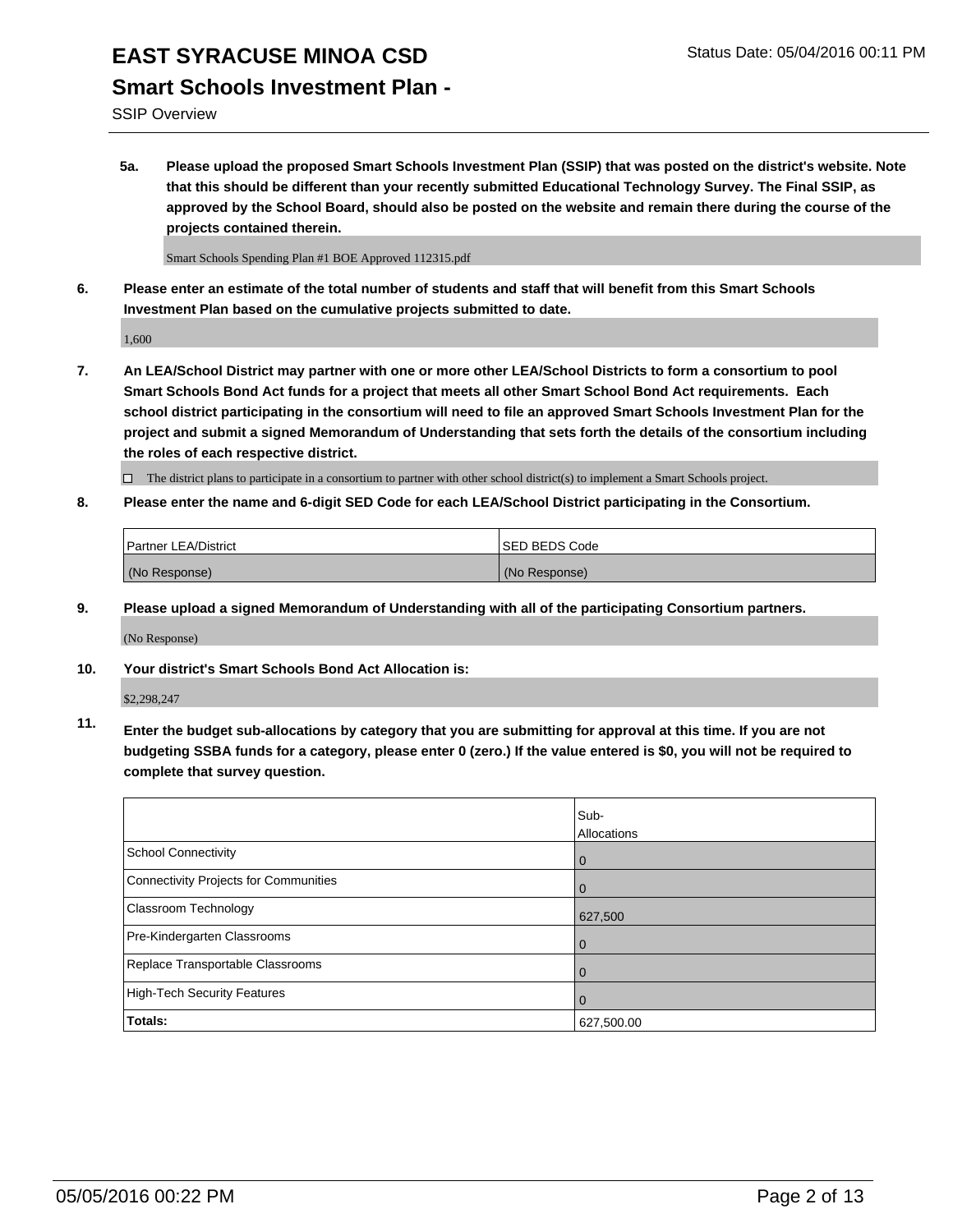## EAST SYRACUSE MINOA CSD<br>
Status Date: 05/04/2016 00:11 PM **Smart Schools Investment Plan -**

School Connectivity

- **1. In order for students and faculty to receive the maximum benefit from the technology made available under the Smart Schools Bond Act, their school buildings must possess sufficient connectivity infrastructure to ensure that devices can be used during the school day. Smart Schools Investment Plans must demonstrate that:**
	- **sufficient infrastructure that meets the Federal Communications Commission's 100 Mbps per 1,000 students standard currently exists in the buildings where new devices will be deployed, or**
	- **is a planned use of a portion of Smart Schools Bond Act funds, or**
	- **is under development through another funding source.**

**Smart Schools Bond Act funds used for technology infrastructure or classroom technology investments must increase the number of school buildings that meet or exceed the minimum speed standard of 100 Mbps per 1,000 students and staff within 12 months. This standard may be met on either a contracted 24/7 firm service or a "burstable" capability. If the standard is met under the burstable criteria, it must be:**

**1. Specifically codified in a service contract with a provider, and**

**2. Guaranteed to be available to all students and devices as needed, particularly during periods of high demand, such as computer-based testing (CBT) periods.**

**Please describe how your district already meets or is planning to meet this standard within 12 months of plan submission.**

(No Response)

- **1a. If a district believes that it will be impossible to meet this standard within 12 months, it may apply for a waiver of this requirement, as described on the Smart Schools website. The waiver must be filed and approved by SED prior to submitting this survey.**
	- □ By checking this box, you are certifying that the school district has an approved waiver of this requirement on file with the New York State Education Department.
- **2. Connectivity Speed Calculator (Required)**

|                         | Number of<br>Students | Multiply by<br>100 Kbps | Divide by 1000 Current Speed<br>Ito Convert to<br>Required<br>l Speed in Mb | lin Mb             | Expected<br>Speed to be<br>Attained Within   Required<br>12 Months | Expected Date<br><b>When</b><br>Speed Will be<br>Met |
|-------------------------|-----------------------|-------------------------|-----------------------------------------------------------------------------|--------------------|--------------------------------------------------------------------|------------------------------------------------------|
| <b>Calculated Speed</b> | (No<br>Response)      | (No Response)           | (No<br>Response)                                                            | l (No<br>Response) | (No<br>Response)                                                   | l (No<br>Response)                                   |

### **3. Briefly describe how you intend to use Smart Schools Bond Act funds for high-speed broadband and/or wireless connectivity projects in school buildings.**

(No Response)

**4. Briefly describe the linkage between the district's District Instructional Technology Plan and the proposed projects. (There should be a link between your response to this question and your response to Question 1 in Part E. Curriculum and Instruction "What are the district's plans to use digital connectivity and technology to improve teaching and learning?)**

(No Response)

**5. If the district wishes to have students and staff access the Internet from wireless devices within the school building, or in close proximity to it, it must first ensure that it has a robust Wi-Fi network in place that has sufficient bandwidth to meet user demand.**

**Please describe how you have quantified this demand and how you plan to meet this demand.**

(No Response)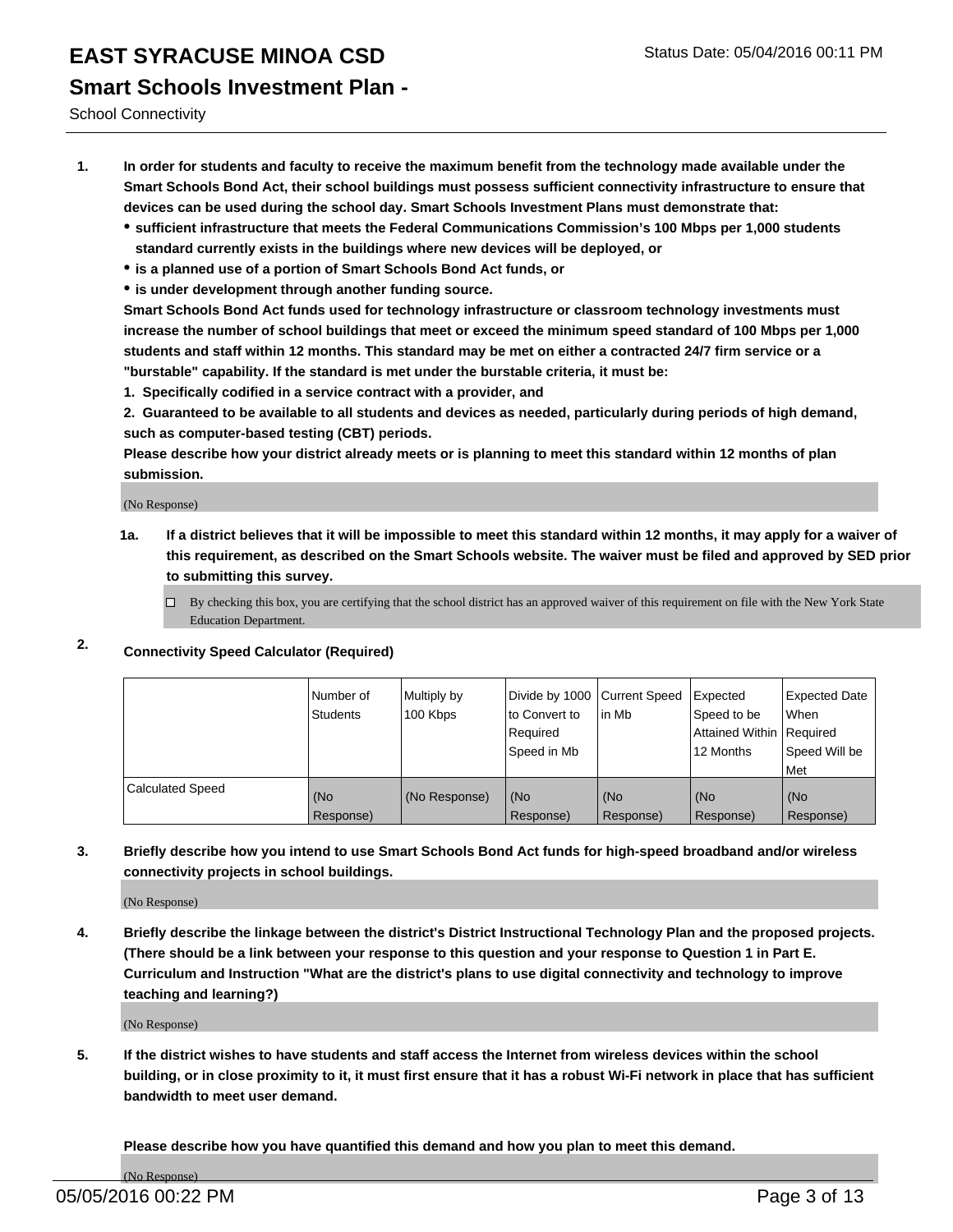## **Smart Schools Investment Plan -**

School Connectivity

**6. As indicated on Page 5 of the guidance, the Office of Facilities Planning will have to conduct a preliminary review of all capital projects, including connectivity projects.**

| Project Number |  |
|----------------|--|
| (No Response)  |  |

**7. Certain high-tech security and connectivity infrastructure projects may be eligible for an expedited review process as determined by the Office of Facilities Planning.**

**Was your project deemed eligible for streamlined review?**

(No Response)

**8. Include the name and license number of the architect or engineer of record.**

| Name          | i License Number |
|---------------|------------------|
| (No Response) | (No Response)    |

**9. If you are submitting an allocation for School Connectivity complete this table. Note that the calculated Total at the bottom of the table must equal the Total allocation for this category that you entered in the SSIP Overview overall budget.** 

|                                            | Sub-              |
|--------------------------------------------|-------------------|
|                                            | <b>Allocation</b> |
| Network/Access Costs                       | (No Response)     |
| <b>Outside Plant Costs</b>                 | (No Response)     |
| School Internal Connections and Components | (No Response)     |
| <b>Professional Services</b>               | (No Response)     |
| Testing                                    | (No Response)     |
| <b>Other Upfront Costs</b>                 | (No Response)     |
| <b>Other Costs</b>                         | (No Response)     |
| Totals:                                    |                   |

| Select the allowable expenditure | Item to be purchased | Quantity      | Cost per Item | Total Cost    |
|----------------------------------|----------------------|---------------|---------------|---------------|
| type.                            |                      |               |               |               |
| Repeat to add another item under |                      |               |               |               |
| each type.                       |                      |               |               |               |
| (No Response)                    | (No Response)        | (No Response) | (No Response) | (No Response) |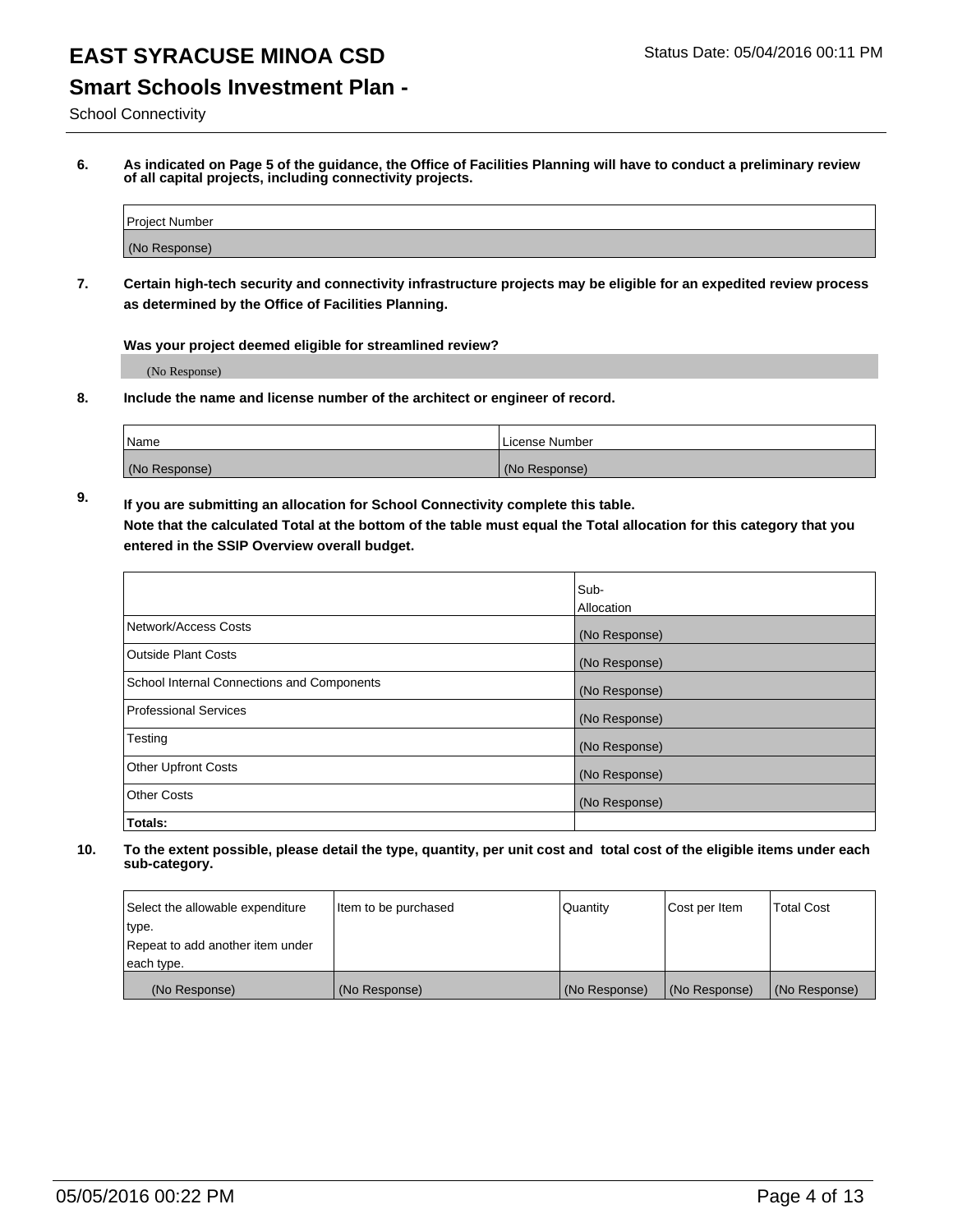### **Smart Schools Investment Plan -**

Community Connectivity (Broadband and Wireless)

**1. Briefly describe how you intend to use Smart Schools Bond Act funds for high-speed broadband and/or wireless connectivity projects in the community.**

(No Response)

**2. Please describe how the proposed project(s) will promote student achievement and increase student and/or staff access to the Internet in a manner that enhances student learning and/or instruction outside of the school day and/or school building.**

(No Response)

**3. Community connectivity projects must comply with all the necessary local building codes and regulations (building and related permits are not required prior to plan submission).**

 $\Box$  I certify that we will comply with all the necessary local building codes and regulations.

**4. Please describe the physical location of the proposed investment.**

(No Response)

**5. Please provide the initial list of partners participating in the Community Connectivity Broadband Project, along with their Federal Tax Identification (Employer Identification) number.**

| <b>Project Partners</b> | <b>IFederal ID#</b> |
|-------------------------|---------------------|
| (No Response)           | (No Response)       |

**6. If you are submitting an allocation for Community Connectivity, complete this table.**

**Note that the calculated Total at the bottom of the table must equal the Total allocation for this category that you entered in the SSIP Overview overall budget.**

|                                    | Sub-Allocation |
|------------------------------------|----------------|
| Network/Access Costs               | (No Response)  |
| Outside Plant Costs                | (No Response)  |
| <b>Tower Costs</b>                 | (No Response)  |
| <b>Customer Premises Equipment</b> | (No Response)  |
| Professional Services              | (No Response)  |
| Testing                            | (No Response)  |
| <b>Other Upfront Costs</b>         | (No Response)  |
| Other Costs                        | (No Response)  |
| Totals:                            |                |

| Select the allowable expenditure | Item to be purchased | Quantity      | Cost per Item | <b>Total Cost</b> |
|----------------------------------|----------------------|---------------|---------------|-------------------|
| type.                            |                      |               |               |                   |
| Repeat to add another item under |                      |               |               |                   |
| each type.                       |                      |               |               |                   |
| (No Response)                    | (No Response)        | (No Response) | (No Response) | (No Response)     |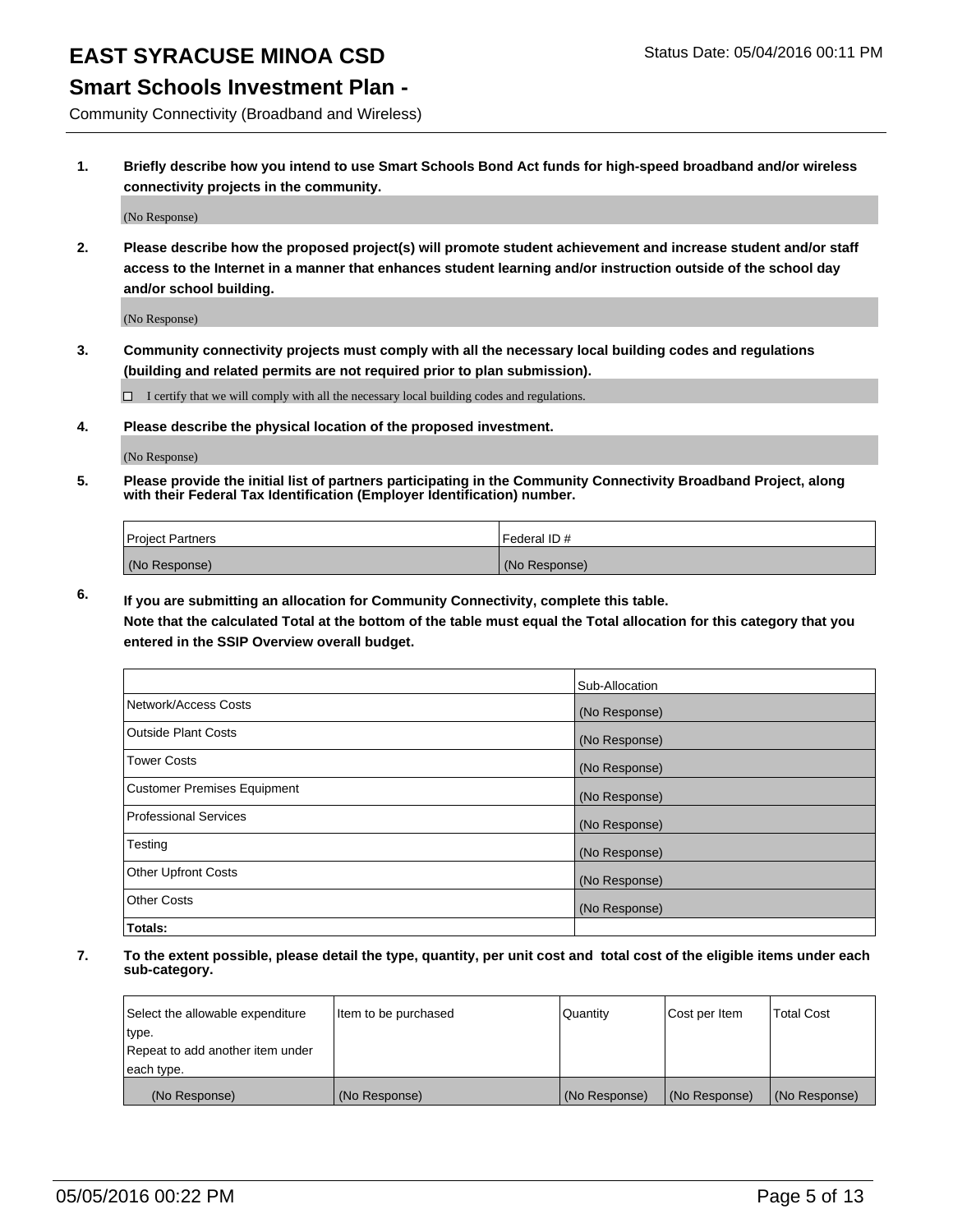### **Smart Schools Investment Plan -**

### Classroom Learning Technology

**1. In order for students and faculty to receive the maximum benefit from the technology made available under the Smart Schools Bond Act, their school buildings must possess sufficient connectivity infrastructure to ensure that devices can be used during the school day. Smart Schools Investment Plans must demonstrate that sufficient infrastructure that meets the Federal Communications Commission's 100 Mbps per 1,000 students standard currently exists in the buildings where new devices will be deployed, or is a planned use of a portion of Smart Schools Bond Act funds, or is under development through another funding source.**

**Smart Schools Bond Act funds used for technology infrastructure or classroom technology investments must increase the number of school buildings that meet or exceed the minimum speed standard of 100 Mbps per 1,000 students and staff within 12 months. This standard may be met on either a contracted 24/7 firm service or a "burstable" capability. If the standard is met under the burstable criteria, it must be:**

**1. Specifically codified in a service contract with a provider, and**

**2. Guaranteed to be available to all students and devices as needed, particularly during periods of high demand, such as computer-based testing (CBT) periods.**

**Please describe how your district already meets or is planning to meet this standard within 12 months of plan submission.**

Our internet bandwidth is 500 megabits. With a PreK-12 enrollment of 3474 we exceed the bandwidth requirements.

**1a. If a district believes that it will be impossible to meet this standard within 12 months, it may apply for a waiver of this requirement, as described on the Smart Schools website. The waiver must be filed and approved by SED prior to submitting this survey.**

 $\Box$  By checking this box, you are certifying that the school district has an approved waiver of this requirement on file with the New York State Education Department.

### **2. Connectivity Speed Calculator (Required)**

|                         | Number of<br><b>Students</b> | Multiply by<br>100 Kbps | Divide by 1000 Current Speed<br>Ito Convert to<br>Required<br>Speed in Mb | lin Mb | Expected<br>Speed to be<br>Attained Within Required<br>12 Months | Expected Date<br>When<br>Speed Will be<br>Met |
|-------------------------|------------------------------|-------------------------|---------------------------------------------------------------------------|--------|------------------------------------------------------------------|-----------------------------------------------|
| <b>Calculated Speed</b> | 3.474                        | 347.400                 | 347.40                                                                    | 500    | 500                                                              | l Done                                        |

**3. If the district wishes to have students and staff access the Internet from wireless devices within the school building, or in close proximity to it, it must first ensure that it has a robust Wi-Fi network in place that has sufficient bandwidth to meet user demand.**

**Please describe how you have quantified this demand and how you plan to meet this demand.**

We have one access point in each classroom in our district, as well as access points in common areas. Our backbone is 10 gigabits. We feel these speeds, along with our bandwidth provides speed necessary to utilize instructional technology.

We monitor our usage and bandwidth every day to make sure that there are no slow downs. Users also report to us if there are any problems with network speeds. We also monitor the amount of users who are logged onto our network at any given time and compare that with bandwidth usage.

**4. All New York State public school districts are required to complete and submit an Instructional Technology Plan survey to the New York State Education Department in compliance with Section 753 of the Education Law and per Part 100.12 of the Commissioner's Regulations.**

**Districts that include educational technology purchases as part of their Smart Schools Investment Plan must have a submitted and approved Instructional Technology Plan survey on file with the New York State Education Department.**

By checking this box, you are certifying that the school district has an approved Instructional Technology Plan survey on file with the New York State Education Department.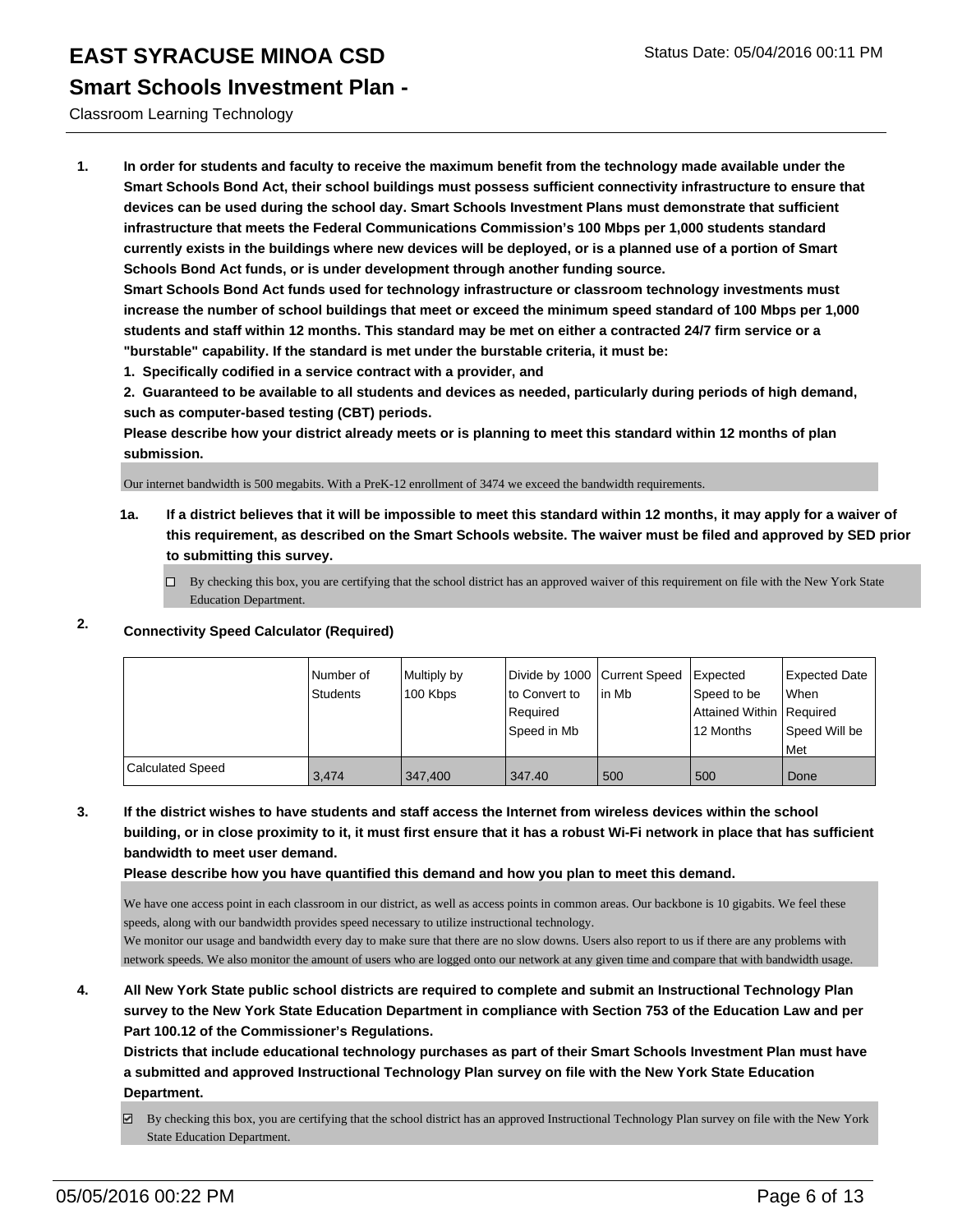### **Smart Schools Investment Plan -**

Classroom Learning Technology

**5. Describe the devices you intend to purchase and their compatibility with existing or planned platforms or systems. Specifically address the adequacy of each facility's electrical, HVAC and other infrastructure necessary to install and support the operation of the planned technology.**

We intend to purchase Chromebooks for Special and Regular Education students. In addition, we intend to buy a Touch Accessible Platform Device for Special Education students, as well as units to keep the devices charged. Since we have used these devices previously, we know they are compatible with our systems.

- **6. Describe how the proposed technology purchases will:**
	- **> enhance differentiated instruction;**
	- **> expand student learning inside and outside the classroom;**
	- **> benefit students with disabilities and English language learners; and**
	- **> contribute to the reduction of other learning gaps that have been identified within the district.**

**The expectation is that districts will place a priority on addressing the needs of students who struggle to succeed in a rigorous curriculum. Responses in this section should specifically address this concern and align with the district's Instructional Technology Plan (in particular Question 2 of E. Curriculum and Instruction: "Does the district's instructional technology plan address the needs of students with disabilities to ensure equitable access to instruction, materials and assessments?" and Question 3 of the same section: "Does the district's instructional technology plan address the provision of assistive technology specifically for students with disabilities to ensure access to and participation in the general curriculum?"**

This proposed purchase will allow us to move closer to a 1 to 1 environment in our schools. Based on the literature and our experience, "anytime, anywhere learning" is a rapid accelerator for learning for ALL students, especially Special Education and English Language Learners. In a 1 to 1 environment teachers can truly differentiate instruction since students can work not only at their own pace, but also at an appropriate learning level. In addition, since our learning environment is cloud based in Google Apps for Education, students can not only work outside their classroom, but also at home or wherever they have internet access (library, friend's house, mobile device, etc.

Having anytime, anywhere learning will truly be an accelerator for all learners.

Supplementary Information from NYSED Technology Survey

 $\_$ 

In addition, we plan to strengthen our technology staff involvement in the IEP development process so that students with disabilities are receiving the

best possible assistive technology tools in support of their learning.

In Focus Area three of our plan (Technology Infrastructure to Support Student Learning), we note in multiple places that action steps must meet the needs of both general and special education students.

Our student technology competencies have learning outcomes and examples for staff so that they understand what assistive technologies are and how they can be used for both general and special education students.

In Focus Area two of our plan (Professional Development), we note that staff need to understand what assistive technology is, and how it is to be implemented within student IEPs.

### **7. Where appropriate, briefly describe how the proposed technology purchases will enhance ongoing communication with parents and other stakeholders and help the district facilitate technology-based regional partnerships, including distance learning and other efforts.**

As part of our Google Apps for Education implementation, may of our teachers use Google Classroom to strengthen our home/classroom connection. We have trained parents in the Google environment so that they can better support their students learning at school.

Focus Area 1 of our technology plan outlines student technology competencies. The comprehensive Pre-K-12 continuum of skills will give all students (both general and special education) the competencies they need to operate in a 21st Century world. In multiple places throughout our comprehensive technology plan, we emphasize the need to accommodate and plan for the needs of students with disabilities as well as English language learners.

We have implemented a 1 to 1/Google Apps for Education classroom environment. Our plan calls for assessing its effectiveness not only for general education students, but also for students with disabilities. We plan to develop an implementation plan for increasing access to technology for all students. We specifically note in our plan that we must be sure to meet the needs of students with disabilities.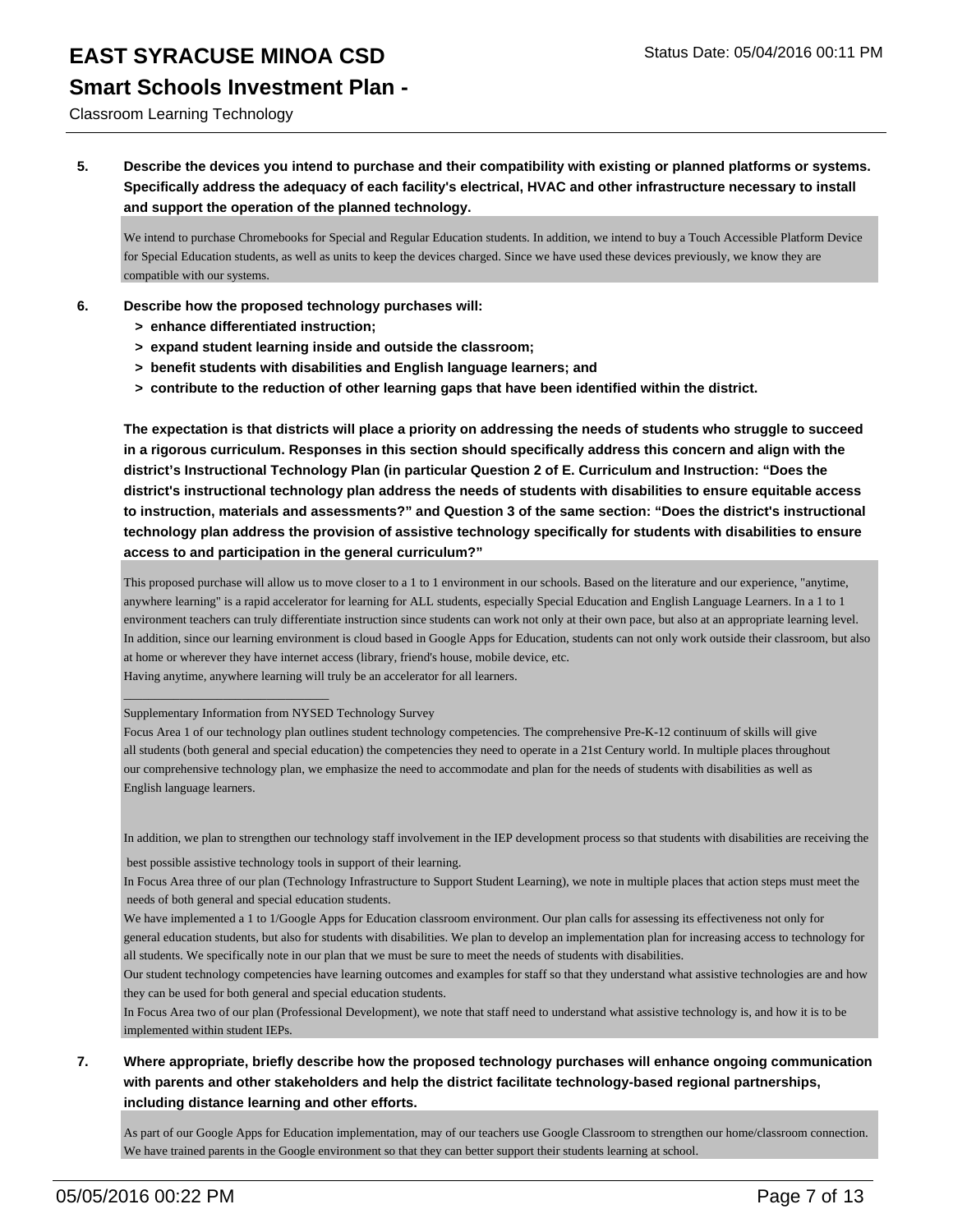### **Smart Schools Investment Plan -**

Classroom Learning Technology

**8. Describe the district's plan to provide professional development to ensure that administrators, teachers and staff can employ the technology purchased to enhance instruction successfully.**

**Note: This response should be aligned and expanded upon in accordance with your district's response to Question 1 of F. Professional Development of your Instructional Technology Plan: "Please provide a summary of professional development offered to teachers and staff, for the time period covered by this plan, to support technology to enhance teaching and learning. Please include topics, audience and method of delivery within your summary."**

ESM offers professional development opportunities through:

Job-embedded modeling and support (2 FTE staff) Peer sharing In-person workshops Flipped workshops Webinars In-person small group settings Web-based resource collections Model teaching by Instructional Technology Specialist Informal Peer Mentoring New teacher induction PD offerings will be included on/in Superintendent's Conference days Learning Clubs PLCs Summer classes/workshops Summer Leadership Institute for Administrators Pre-K-12 Administrative Meetings BOCES offerings The focus of our professional development is on helping staff move up the "SAMR" continuum, so that students are integrating technology at the highest levels. See https://sites.google.com/a/msad60.org/technology-is-learning/samr-model for information on the SAMR model.

- **9. Districts must contact the SUNY/CUNY teacher preparation program that supplies the largest number of the district's new teachers to request advice on innovative uses and best practices at the intersection of pedagogy and educational technology.**
	- $\boxtimes$  By checking this box, you certify that you have contacted the SUNY/CUNY teacher preparation program that supplies the largest number of your new teachers to request advice on these issues.
- **10. A district whose Smart Schools Investment Plan proposes the purchase of technology devices and other hardware must account for nonpublic schools in the district.**

### **Are there nonpublic schools within your school district?**

Yes

 $\square$  No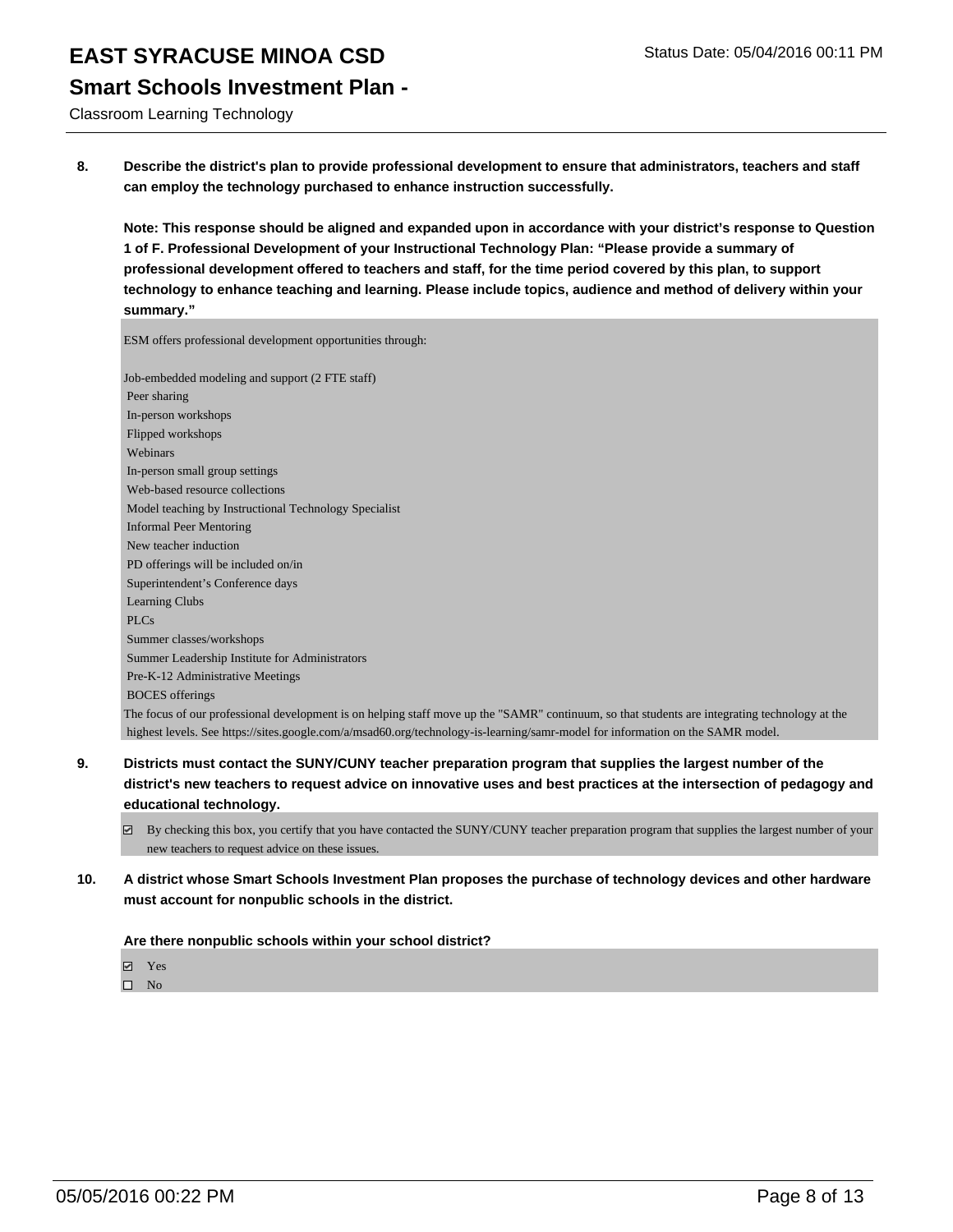### **Smart Schools Investment Plan -**

Classroom Learning Technology

**10a. Describe your plan to loan purchased hardware to nonpublic schools within your district. The plan should use your district's nonpublic per-student loan amount calculated below, within the framework of the guidance. Please enter the date by which nonpublic schools must request classroom technology items. Also, specify in your response the devices that the nonpublic schools have requested, as well as in the in the Budget and the Expenditure Table at the end of the page.**

We have met with the two non public schools in the ESM school district. We have worked with them on the allocation amount, and we intend to purchase devices with Smart Bond monies and then loan them to the non public schools once devices come in. We will treat the loans in the same way we have computer hardware loans. The District purchases them and places in inventory, and then they are loanded to the non public school. The deadline for submitting requests is June 1.

**10b. A final Smart Schools Investment Plan cannot be approved until school authorities have adopted regulations specifying the date by which requests from nonpublic schools for the purchase and loan of Smart Schools Bond Act classroom technology must be received by the district.**

 $\boxtimes$  By checking this box, you certify that you have such a plan and associated regulations in place that have been made public.

**11. Nonpublic Classroom Technology Loan Calculator**

**The Smart Schools Bond Act provides that any Classroom Learning Technology purchases made using Smart Schools funds shall be lent, upon request, to nonpublic schools in the district. However, no school district shall be required to loan technology in amounts greater than the total obtained and spent on technology pursuant to the Smart Schools Bond Act and the value of such loan may not exceed the total of \$250 multiplied by the nonpublic school enrollment in the base year at the time of enactment.**

#### **See:**

**http://www.p12.nysed.gov/mgtserv/smart\_schools/docs/Smart\_Schools\_Bond\_Act\_Guidance\_04.27.15\_Final.pdf.**

|                                     | 1. Classroom<br>Technology<br>Sub-allocation | 2. Public<br>Enrollment<br>$(2014 - 15)$ | 3. Nonpublic<br><b>Enrollment</b><br>(2014-15) | l 4. Sum of<br>Public and<br>Nonpublic<br><b>Enrollment</b> | 15. Total Per<br>Pupil Sub-<br>Iallocation | 6. Total<br>Nonpublic Loan<br>Amount |
|-------------------------------------|----------------------------------------------|------------------------------------------|------------------------------------------------|-------------------------------------------------------------|--------------------------------------------|--------------------------------------|
| Calculated Nonpublic Loan<br>Amount | 627.500                                      | 3.474                                    | 510                                            | 3,984                                                       | 158                                        | 80.580                               |

**12. To ensure the sustainability of technology purchases made with Smart Schools funds, districts must demonstrate a long-term plan to maintain and replace technology purchases supported by Smart Schools Bond Act funds. This sustainability plan shall demonstrate a district's capacity to support recurring costs of use that are ineligible for Smart Schools Bond Act funding such as device maintenance, technical support, Internet and wireless fees, maintenance of hotspots, staff professional development, building maintenance and the replacement of incidental items. Further, such a sustainability plan shall include a long-term plan for the replacement of purchased devices and equipment at the end of their useful life with other funding sources.**

 $\boxdot$  By checking this box, you certify that the district has a sustainability plan as described above.

**13. Districts must ensure that devices purchased with Smart Schools Bond funds will be distributed, prepared for use, maintained and supported appropriately. Districts must maintain detailed device inventories in accordance with generally accepted accounting principles.**

 $\boxtimes$  By checking this box, you certify that the district has a distribution and inventory management plan and system in place.

**14. If you are submitting an allocation for Classroom Learning Technology complete this table. Note that the calculated Total at the bottom of the table must equal the Total allocation for this category that you entered in the SSIP Overview overall budget.**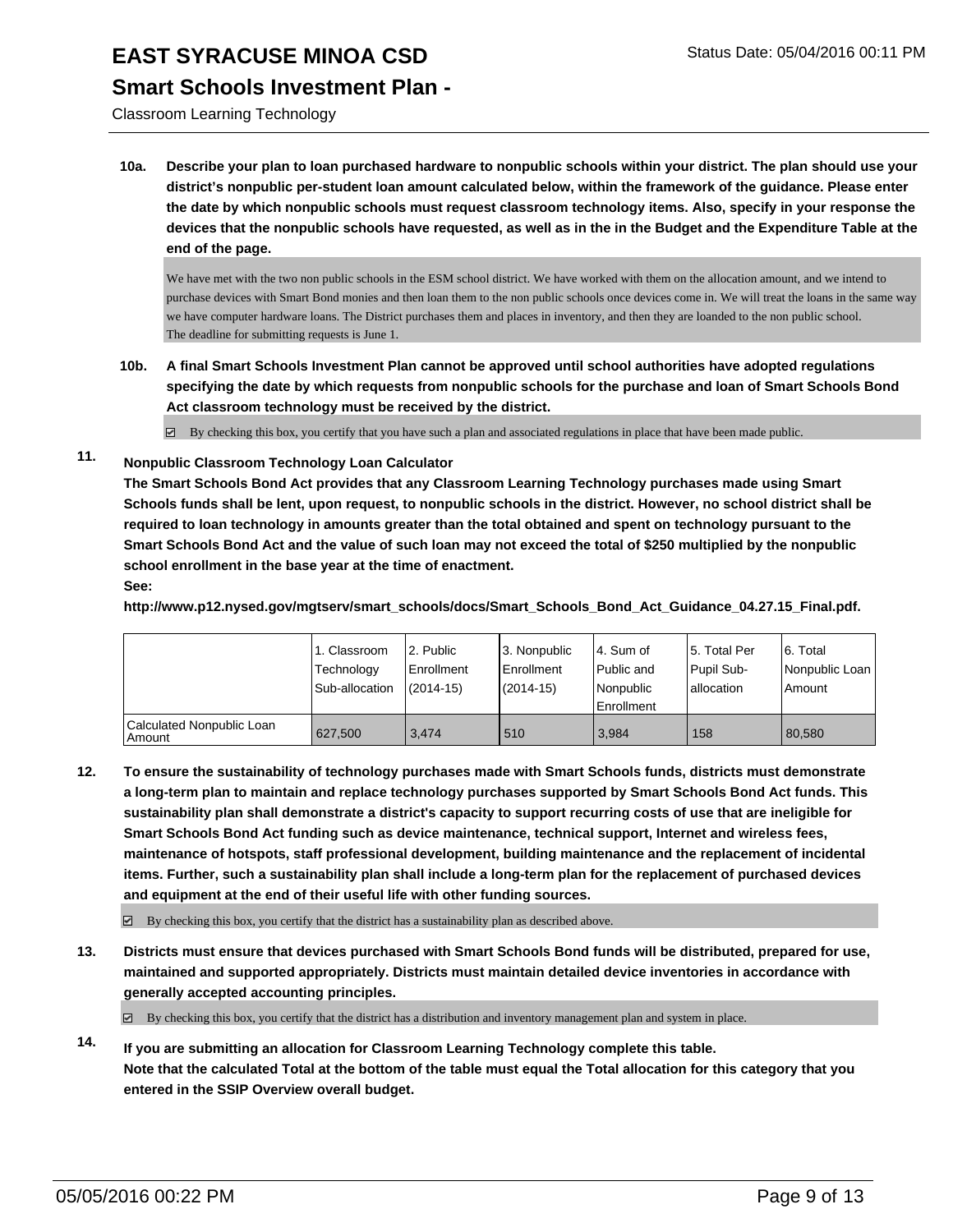## **Smart Schools Investment Plan -**

Classroom Learning Technology

|                          | Sub-Allocation |
|--------------------------|----------------|
| Interactive Whiteboards  | (No Response)  |
| <b>Computer Servers</b>  | (No Response)  |
| <b>Desktop Computers</b> | (No Response)  |
| <b>Laptop Computers</b>  | 590,750        |
| <b>Tablet Computers</b>  | (No Response)  |
| Other Costs              | 36,750         |
| Totals:                  | 627,500.00     |

| Select the allowable expenditure<br>type.<br>Repeat to add another item under<br>each type. | Item to be Purchased                                             | Quantity | Cost per Item | <b>Total Cost</b> |
|---------------------------------------------------------------------------------------------|------------------------------------------------------------------|----------|---------------|-------------------|
|                                                                                             |                                                                  |          |               |                   |
| <b>Laptop Computers</b>                                                                     | Chromebooks: HP 11 inch                                          | 2125     | 278           | 590,750           |
| <b>Other Costs</b>                                                                          | Touch Accessible Platform Device for<br><b>Special Education</b> |          | 8,750         | 8,750             |
| <b>Other Costs</b>                                                                          | <b>Charging Stations for Chromebooks</b>                         | 160      | 175           | 28,000            |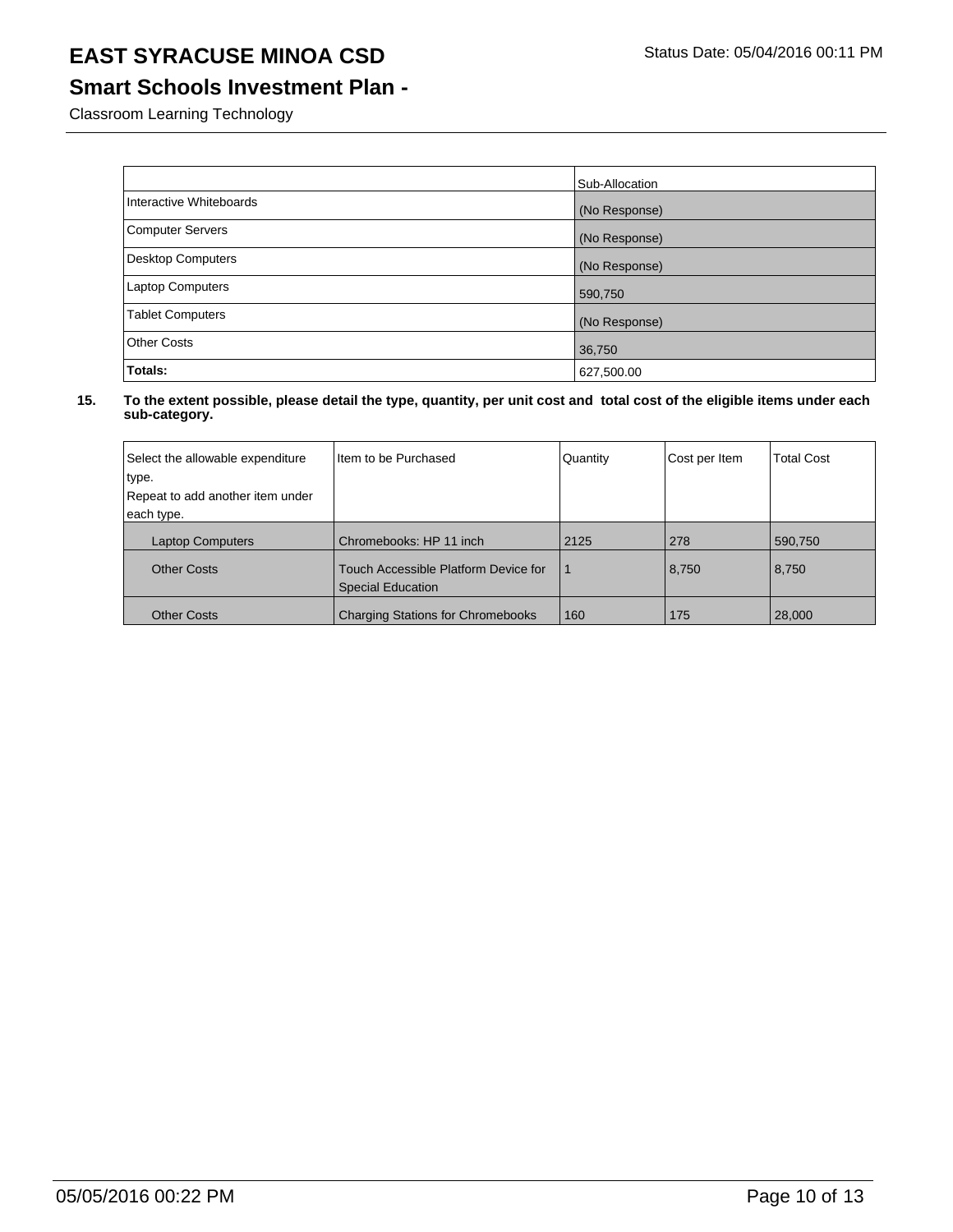### **Smart Schools Investment Plan -**

Pre-Kindergarten Classrooms

**1. Provide information regarding how and where the district is currently serving pre-kindergarten students and justify the need for additional space with enrollment projections over 3 years.**

(No Response)

- **2. Describe the district's plan to construct, enhance or modernize education facilities to accommodate prekindergarten programs. Such plans must include:**
	- **Specific descriptions of what the district intends to do to each space;**
	- **An affirmation that pre-kindergarten classrooms will contain a minimum of 900 square feet per classroom;**
	- **The number of classrooms involved;**
	- **The approximate construction costs per classroom; and**
	- **Confirmation that the space is district-owned or has a long-term lease that exceeds the probable useful life of the improvements.**

(No Response)

**3. Smart Schools Bond Act funds may only be used for capital construction costs. Describe the type and amount of additional funds that will be required to support ineligible ongoing costs (e.g. instruction, supplies) associated with any additional pre-kindergarten classrooms that the district plans to add.**

(No Response)

**4. All plans and specifications for the erection, repair, enlargement or remodeling of school buildings in any public school district in the State must be reviewed and approved by the Commissioner. Districts that plan capital projects using their Smart Schools Bond Act funds will undergo a Preliminary Review Process by the Office of Facilities Planning.**

| Project Number |  |
|----------------|--|
| (No Response)  |  |

**5. If you have made an allocation for Pre-Kindergarten Classrooms, complete this table. Note that the calculated Total at the bottom of the table must equal the Total allocation for this category that you**

**entered in the SSIP Overview overall budget.**

|                                          | Sub-Allocation |
|------------------------------------------|----------------|
| Construct Pre-K Classrooms               | (No Response)  |
| Enhance/Modernize Educational Facilities | (No Response)  |
| Other Costs                              | (No Response)  |
| Totals:                                  |                |

| Select the allowable expenditure | Item to be purchased | Quantity      | Cost per Item | <b>Total Cost</b> |
|----------------------------------|----------------------|---------------|---------------|-------------------|
| type.                            |                      |               |               |                   |
| Repeat to add another item under |                      |               |               |                   |
| each type.                       |                      |               |               |                   |
| (No Response)                    | (No Response)        | (No Response) | (No Response) | (No Response)     |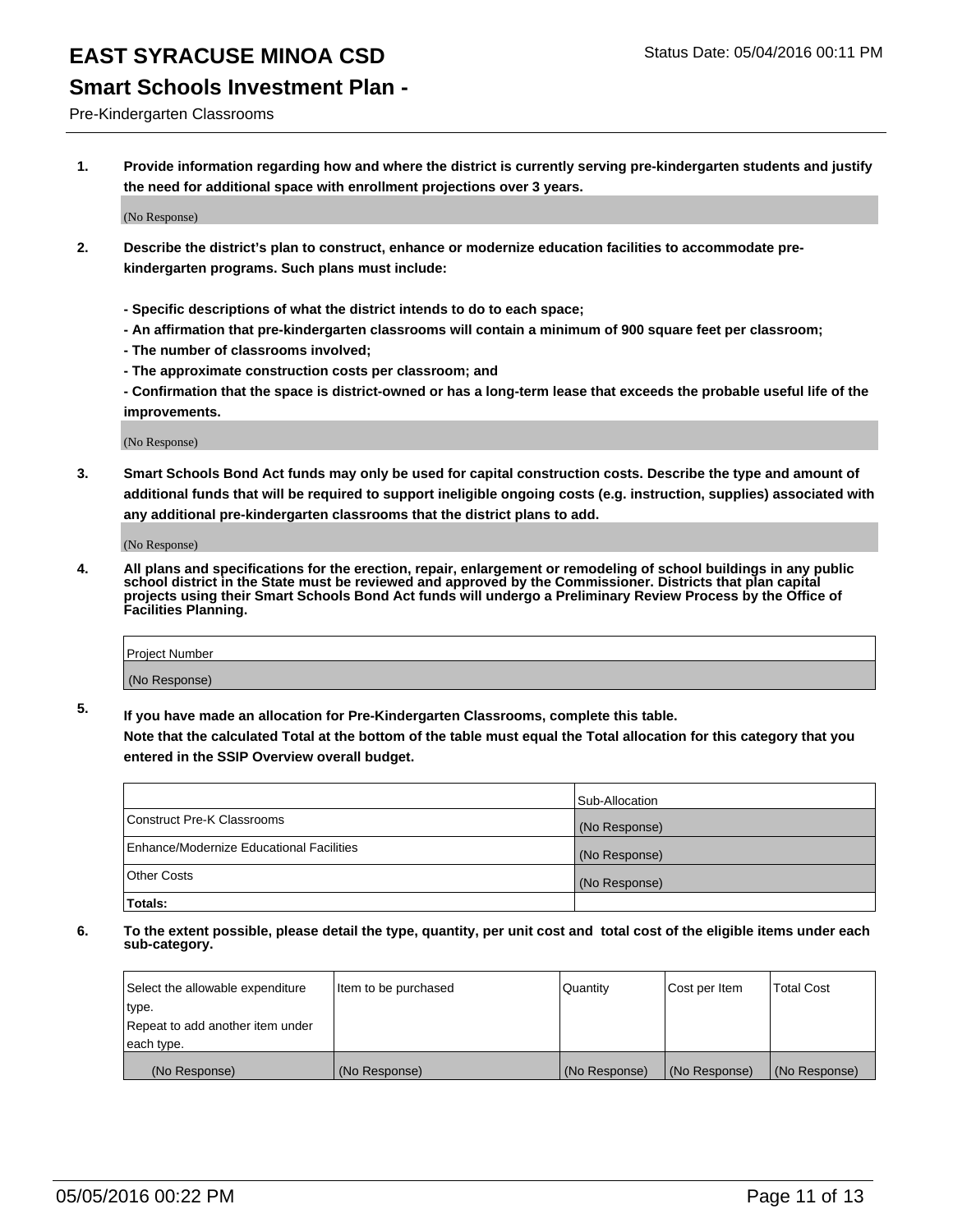## **Smart Schools Investment Plan -**

Replace Transportable Classrooms

**1. Describe the district's plan to construct, enhance or modernize education facilities to provide high-quality instructional space by replacing transportable classrooms.**

(No Response)

**2. All plans and specifications for the erection, repair, enlargement or remodeling of school buildings in any public school district in the State must be reviewed and approved by the Commissioner. Districts that plan capital projects using their Smart Schools Bond Act funds will undergo a Preliminary Review Process by the Office of Facilities Planning.**

| Project Number |  |
|----------------|--|
| (No Response)  |  |

**3. For large projects that seek to blend Smart Schools Bond Act dollars with other funds, please note that Smart Schools Bond Act funds can be allocated on a pro rata basis depending on the number of new classrooms built that directly replace transportable classroom units.**

**If a district seeks to blend Smart Schools Bond Act dollars with other funds describe below what other funds are being used and what portion of the money will be Smart Schools Bond Act funds.**

(No Response)

**4. If you have made an allocation for Replace Transportable Classrooms, complete this table. Note that the calculated Total at the bottom of the table must equal the Total allocation for this category that you entered in the SSIP Overview overall budget.**

|                                                | Sub-Allocation |
|------------------------------------------------|----------------|
| Construct New Instructional Space              | (No Response)  |
| Enhance/Modernize Existing Instructional Space | (No Response)  |
| <b>Other Costs</b>                             | (No Response)  |
| Totals:                                        |                |

| Select the allowable expenditure | Item to be purchased | <b>Quantity</b> | Cost per Item | <b>Total Cost</b> |
|----------------------------------|----------------------|-----------------|---------------|-------------------|
| type.                            |                      |                 |               |                   |
| Repeat to add another item under |                      |                 |               |                   |
| each type.                       |                      |                 |               |                   |
| (No Response)                    | (No Response)        | (No Response)   | (No Response) | (No Response)     |